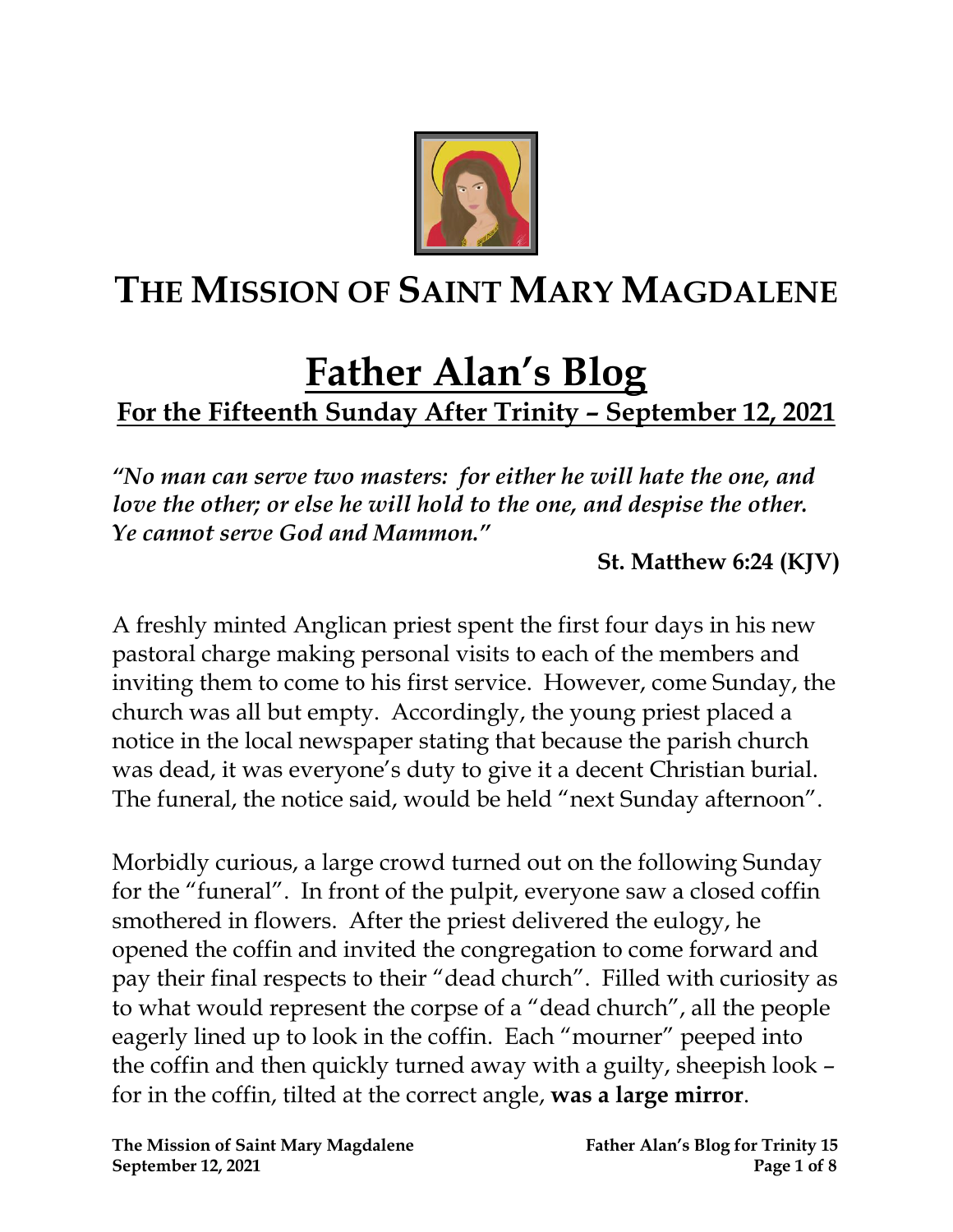

In the Book of Joshua, Chapter 24, Joshua has assembled the leaders and tribes of Israel to say farewell. Joshua reminds them of all the wonderful things God has done for them to bring them to – and to establish them in – "The Promised Land". Joshua then urges the Israelites, in return, to fear the Lord and serve Him with all faithfulness, by throwing away all the gods their forefathers had worshipped. Finally, Joshua admonishes them (verse 15):

*"But if serving the Lord seems undesirable to you, then choose for yourselves this day whom you will serve, whether the gods your forefathers served beyond the River, or the gods of the Amorites, in whose land you are living. But as for me and my household, we will serve the Lord."*

In response, the people acknowledge all that God has done for them and they vow that from henceforth they will serve the Lord. But the people are only paying lip service to Joshua. He knows it and tells them as much (verses 19-20):

*"You are not able to serve the Lord. He is a holy God; He is a jealous God. He will not forgive your rebellion and your sins. If you forsake the Lord and serve foreign gods, He will turn and bring disaster on you and make an end of you, after He has been good to you."*



Now, Joshua spoke those words to the people of Israel about 3,300 years ago, but he could just as easily have spoken them to many of us in Jesus Christ's "One, Holy, Catholic, and Apostolic Church" today. For, at times, we, too, have shown an alarming tendency to worship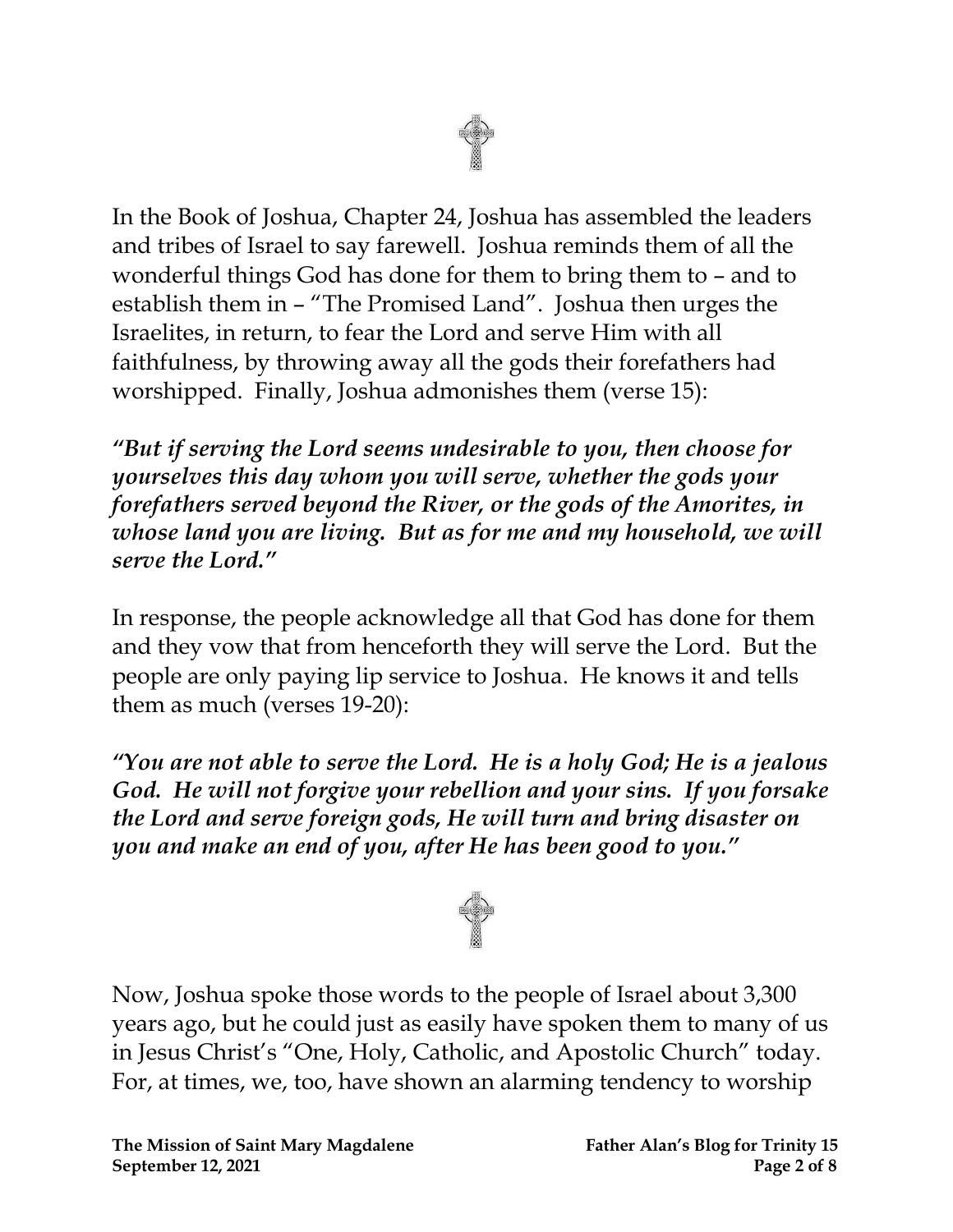other Gods. More to the point, we seem intent on approaching our daily lives in a worldly – rather than a "Christ-like" – fashion.

- **It seems that it has become more important to spend our time pandering to what the world wants.**
- **It seems that it has become more important to be politically correct than to speak Almighty God's truth.**
- **It seems that it has become more important to spend our time and resources in worldly pursuits rather than communing with and serving Almighty God.**
- **And it seems that it has become more important to treat our missions and parishes like businesses or "ecclesiastical social clubs" rather than houses of worship of Almighty God.**

I'm here to say today that if the slumbering Church of God continues its present course (because The Church is the "New Israel"), it will reap the sort of disaster about which Joshua warned the nation of Israel. For if we who purport to comprise the Body of Christ are not about the business of offering something different to starving and desperate people than what the world offers, then:

- **we WILL relegate ourselves to a position of redundancy;**
- **we WILL become meaningless; and**
- **we WILL eventually die.**



It is interesting to note that in only five of the Collects for the entire Christian Year is the Church specifically mentioned, and it is always referred to as "Thy Church". Simply put, then, the Church is not **ours** but His (that is, Almighty God's). The Church of God is founded upon His authority and made holy by His Spirit, and, in faith, takes its "marching orders" from its Head – His Son, Jesus Christ; moreover, it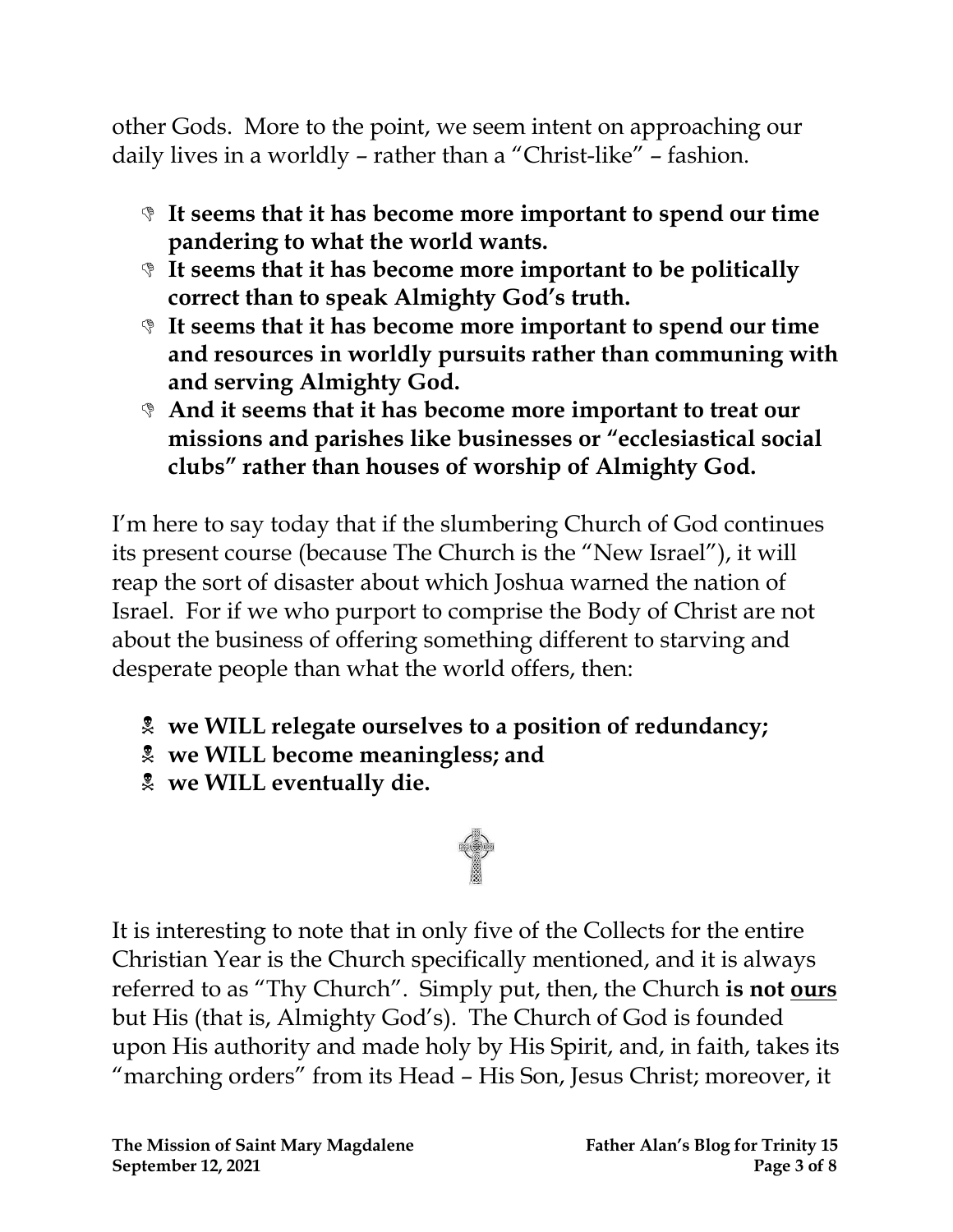trusts that the promise our Lord Jesus made to us, as part of His "Great Commission" (St. Matthew 28:20b) will be kept **eternally**:

### *"Lo I am with you always, even unto the end of the world."*

Thus, we pray in today's Collect for the "**perpetual mercy**" of God; for God's perpetual mercy is required for the safe keeping of His Church because **perpetual danger** threatens it. Furthermore, on page 75 of the Book of Common Prayer (during the "Invitation to the Intercession", part of "The Order for the Administration of Holy Communion"), the priest bids the congregation to pray:

### *"…for the whole state of Christ's Church militant here in earth."*

We say that the Church IN earth is "Militant" (as opposed to the Church IN heaven which is "Triumphant", or the Church IN paradise which is "Expectant"), because Christ's Church IN "The World" is continually engaged in **perpetual warfare** with:

**the devil; and his fallen angels and demons; and**

**the wicked men and women who work his evil will,**

until the coming "Day of the Lord", when Jesus Christ shall appear a second time in "great glory" to judge the world.



God's mercy – which alone can protect His Church – is the same mercy given by the Cross of Calvary (which, incidentally, is also unceasingly shown when we accept Jesus Christ's sacrifice or propitiation for our sins). In the words of today's Epistle Lesson (Galatians 6:11-18), The Church – like St. Paul himself – must,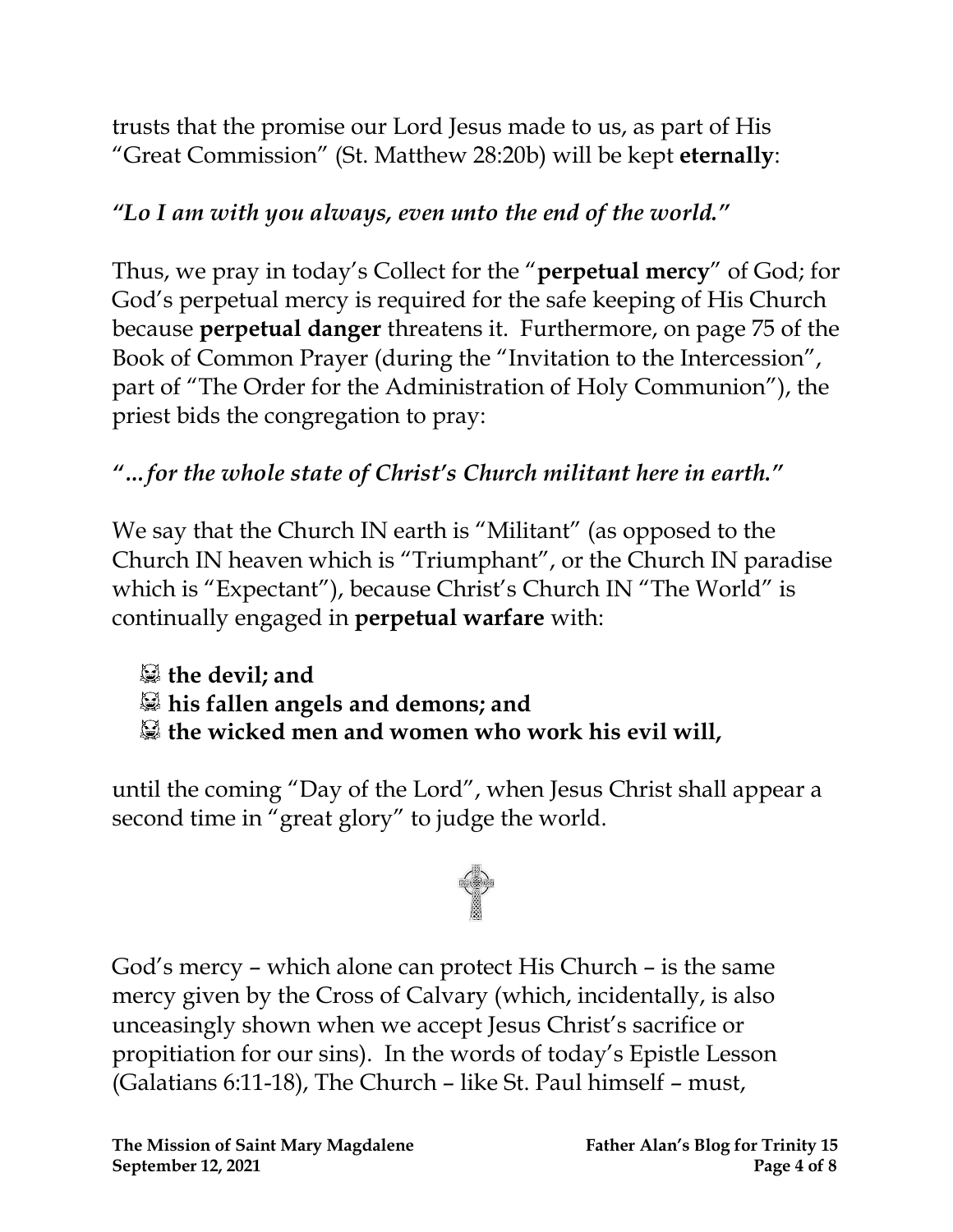therefore, bear in its body (as attested in verse 17b):

*"…the marks of the Lord Jesus."*

Please note: the Church can never be made strong, holy, and faithful by its:

- **sheer numbers; or**
- **political influence; or**
- **wealth.**

Rather, the Church is made strong, holy, and faithful only when its clergy and laity together (like St. Paul in verse 14) can proclaim:

#### *"But God forbid that I should glory, save in the cross of our Lord Jesus Christ, by whom the world is crucified unto me, and I unto the world."*

For, as I alluded to earlier, the crucified Christ is the "Head" of His Body, The Church. Furthermore, the central act of worship of His Church is the celebration of Holy Communion, by which we (as boldly declared by St. Paul in 1 Corinthians 11:26b):

## *"…proclaim the Lord's death until he comes again."*

Finally, in today's Collect, we acknowledge that without God's grace we cannot stand; hence, we humbly petition that He:

*"…keep us ever by thy help from all things hurtful, and lead us to all things profitable to our salvation…"*

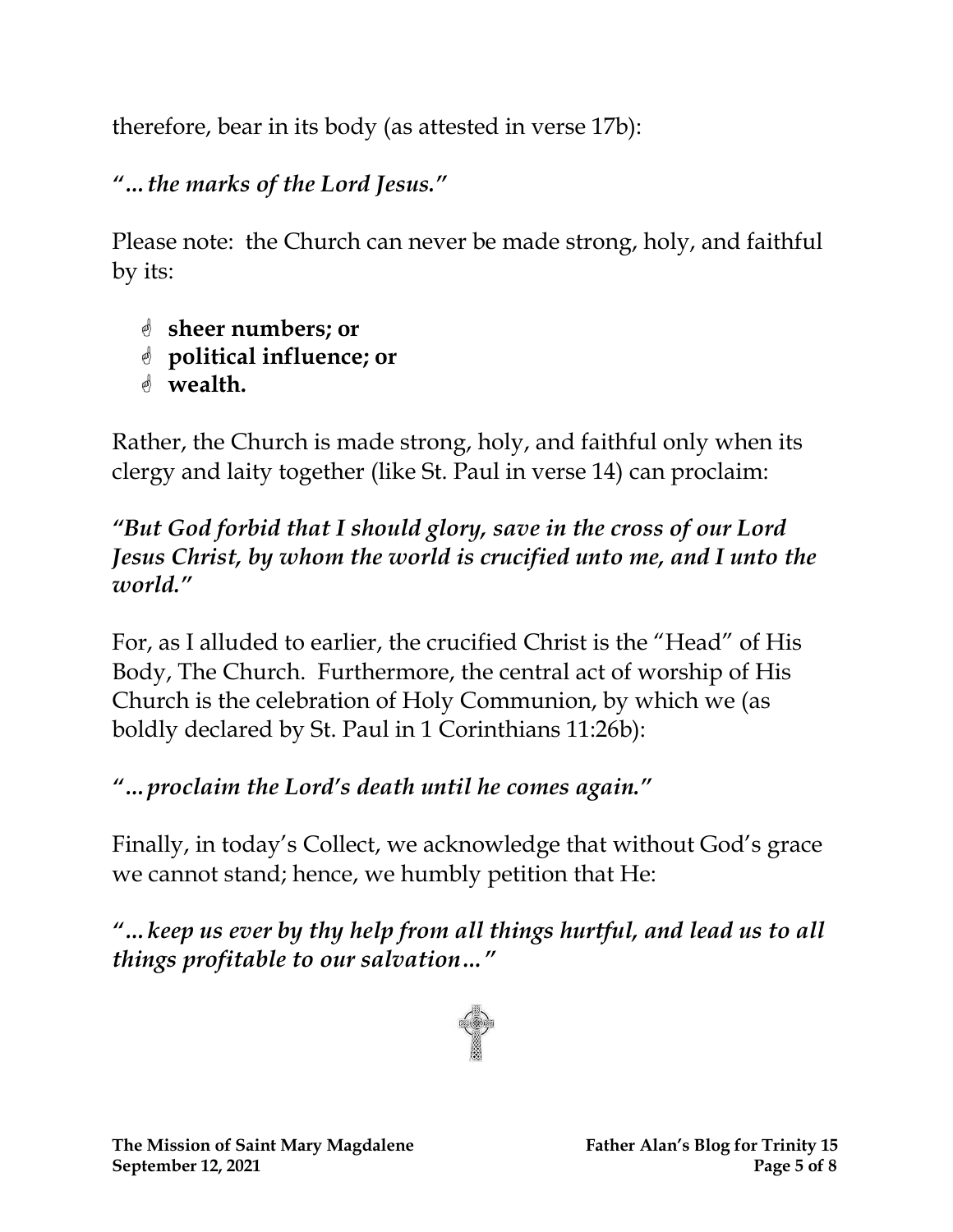On top of all this, our Lord and Saviour Jesus Christ also warn us (in verse 24 of today's Gospel Lesson from St. Matthew 6) that:

*"No man can serve two masters: for either he will hate the one, and love the other; or else he will hold to the one, and despise the other. Ye cannot serve God and Mammon."*

In other words, we are entirely dependent upon the grace of God because we need His grace to protect us from harm caused by love of "the world the flesh and the devil" (or of "Mammon", if you will), and to lead us to all that is good.

Trusting in God alone, then, we, as Christ's followers, are called by Jesus (verse 6:33a) to:

*"…seek ye first the Kingdom of God and His righteousness…"*

And, in return, Jesus assures us (verse 33b) that we will receive His manifold and abundant blessings and comfort:

*"…and all these things shall be added unto you."*



In the meantime, while we are "IN earth", our Christian duty and service (which has not changed one iota in 2,000 years, by the way), must be one of:

**continual love; constant purity; and singleness of heart.**

That is why it is essential that we stay "plugged in" to the Source of Life of Light and of Love through: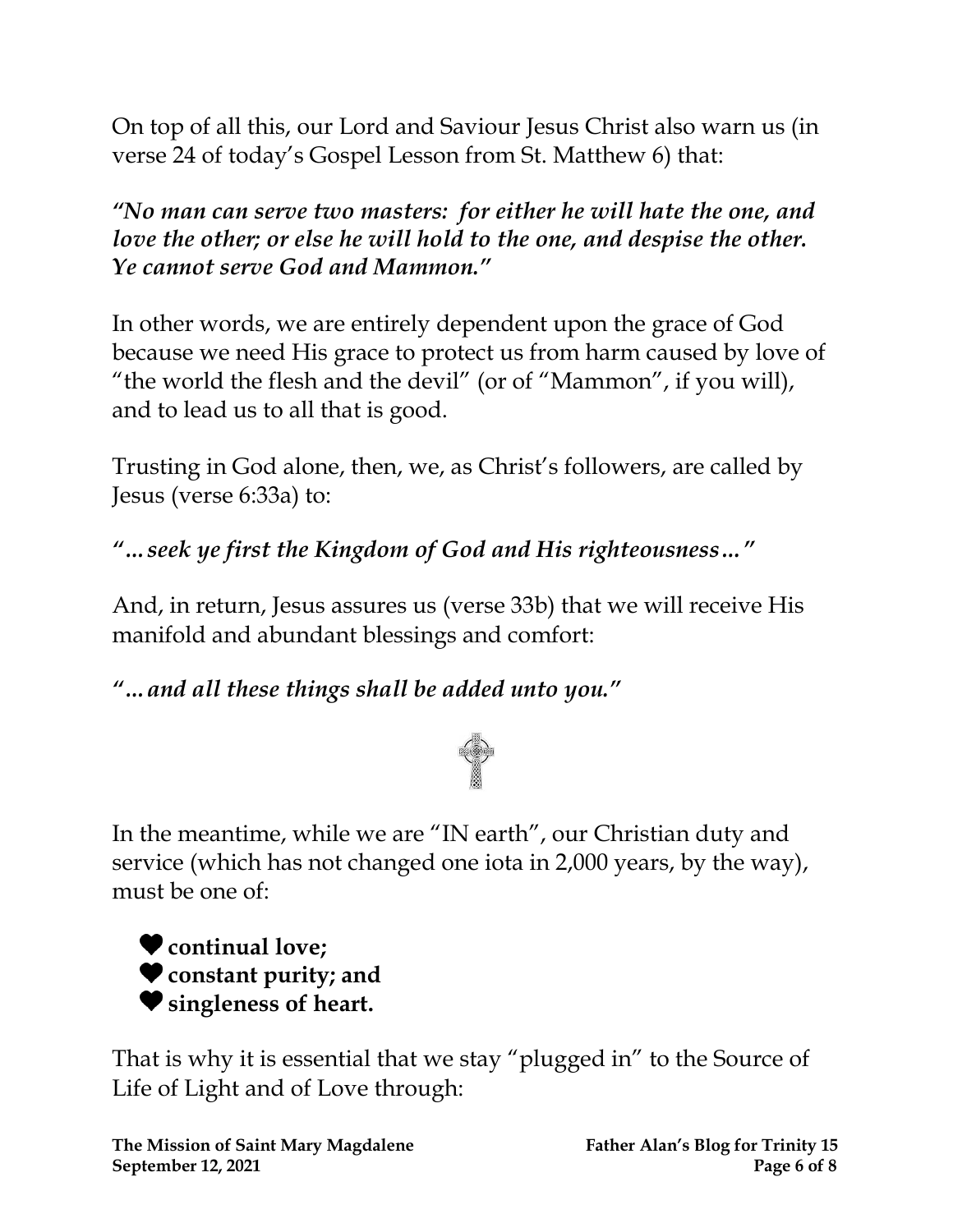**regular worship; daily prayer; reading Holy Scripture; and fellowship with God's people**

As St. Luke took pains to note (2,000 years ago, no less!) – for all who would come after him – "The Recipe for Spiritual Health" (Acts 2:42):

*"They devoted themselves to the apostles' teaching and to fellowship, to the breaking of bread and to prayer."*

Accordingly, may we resolve to "seek first the kingdom of heaven" in (and for) our lives by persistently:

*"…(glorying) in the cross of our Lord Jesus Christ, by Whom the world is crucified unto (us), and (we) unto the world."*



You know, I really can't imagine choosing "Mammon" over God.

Or to put it another way:

#### **Choosing eternal damnation and death over everlasting forgiveness and life.**

This day, this "Fifteenth Sunday After Trinity", therefore, I'm echoing Joshua's sentiments by imploring everyone who reads these words to:

*"…choose this day Whom you will serve…"*

But as for me and my household, we will serve the Lord.